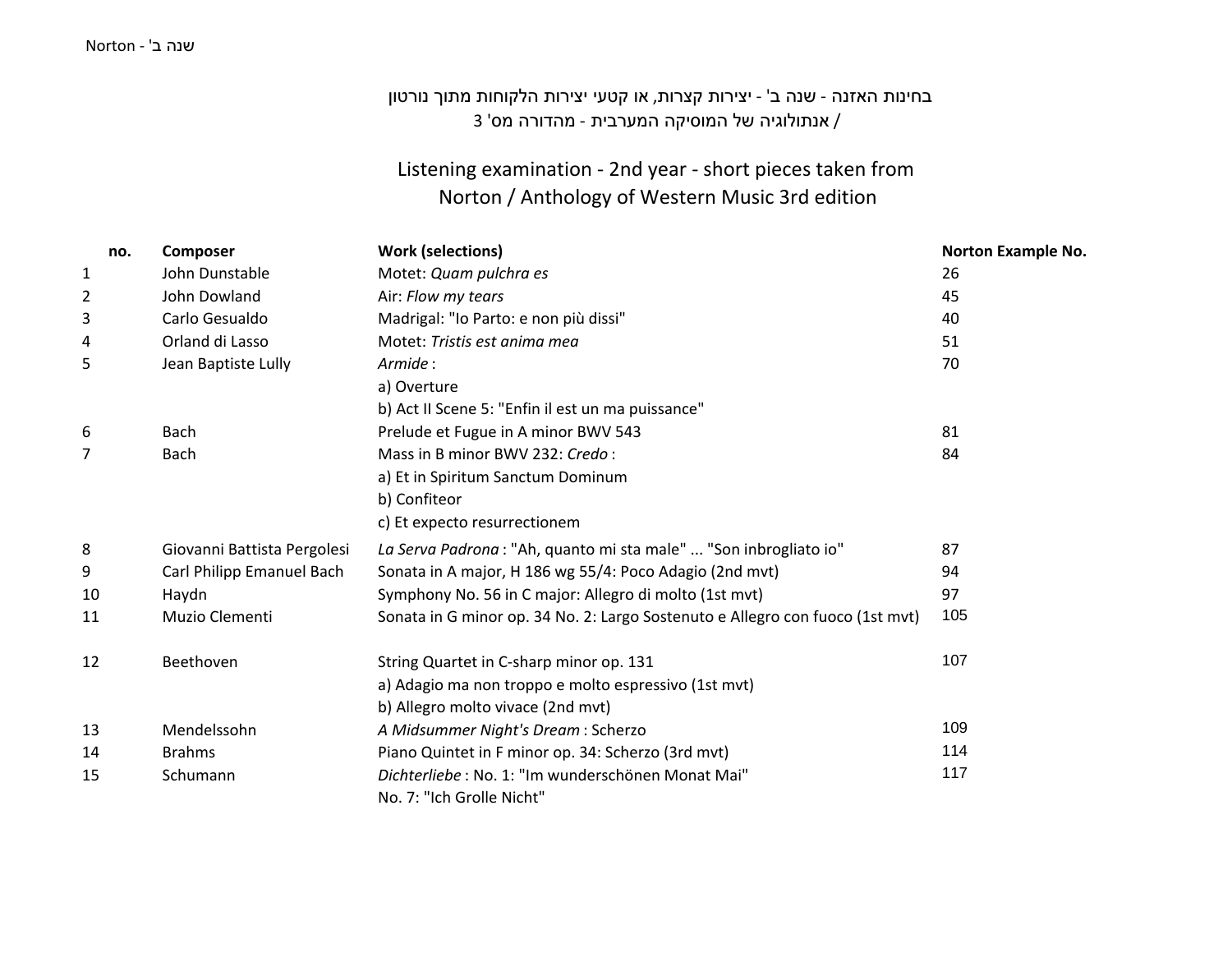### שנה <sup>ב</sup>' - יצירות לזיהוי

## 2nd year: List of music pieces for identification

| Composer        | <b>Work</b>                                          | <b>Movements</b>          |
|-----------------|------------------------------------------------------|---------------------------|
| <b>Bach</b>     | Brandenburg Concerto No. 5 in D major                |                           |
| <b>Bach</b>     | Cantata No. 106 Actus Tragius                        |                           |
| Beethoven       | Piano Concerto No. 5 in E-flat major op. 73, Emperor |                           |
| <b>Brahms</b>   | Symphony No. 3 op 90 in F major                      |                           |
| <b>Bruckner</b> | Symphony No. 4 in E-flat major The Romantic          |                           |
| Hummel          | Trumpet Concerto in E-flat major                     |                           |
| Mozart          | Clarinet Quintet in A major K. 581                   |                           |
| Beethoven       | Symphony No. 4 op. 60 in B-flat major                |                           |
| Debussy         | Prelude a l'apres-midi d'un faune                    |                           |
| <b>Brahms</b>   | Piano Concerto No. 2 in B-flat major op. 83          |                           |
| Prokofiev       | Symphony No. 5 op. 100 in B-flat major               |                           |
| Haydn           | Symphony No. 100 in G major The Military             |                           |
| Schoenberg      | A Surviver from Warsaw (1946)                        |                           |
| Mozart          | Symphony No. 41 in C major K 551 Jupiter             |                           |
| Schubert        | Piano Trio No. 1 op. 99 in B-flat major              |                           |
| A. Dvořák       | Violoncello Concerto in B minor op. 104              |                           |
| W.A. Mozart     | Mass in C minor K.427                                | 1. Kyrie                  |
|                 |                                                      | 2. Gloria in excelsis Deo |
|                 |                                                      | 7. Quoniam                |
|                 |                                                      | 10. Et incarnatus est     |
| Beethoven       | "Choral Fantasy" in C minor op. 80                   |                           |
| Chopin          | Piano Concerto no. 2 in F minor op. 21               |                           |
|                 |                                                      |                           |

<sup>20</sup> Lutosłavsky Concerto for Orchestra